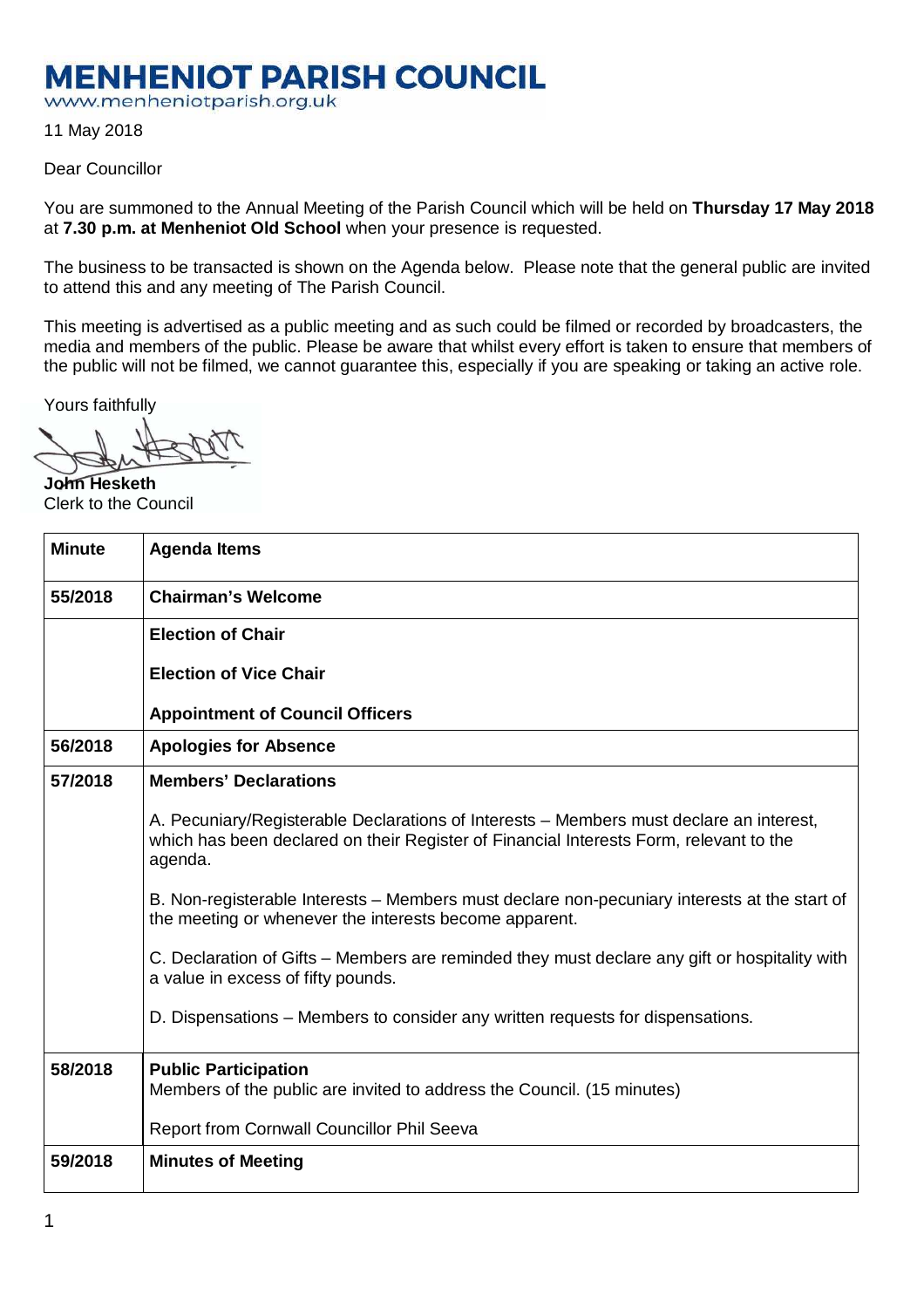|         | Councillors will be asked to AGREE to accept the following minutes as a true and accurate<br>record. 19 April 2018.                                                                                                                                                                                                 |
|---------|---------------------------------------------------------------------------------------------------------------------------------------------------------------------------------------------------------------------------------------------------------------------------------------------------------------------|
| 60/2018 | <b>Matters Arising from the Minutes</b><br>Will be covered by separate agenda items                                                                                                                                                                                                                                 |
| 61/2018 | <b>Planning Matters</b><br>To agree the parish council's response to Cornwall Council consultations on new<br>A<br>planning applications received before the agenda was finalised:                                                                                                                                  |
|         | Application: PA18/01052/PREAPP<br>Applicant: Willton Homes West Ltd<br>Location: Tencreek Farm Plymouth Road Liskeard Cornwall PL14 3PS<br>Proposal: PPA for variation of S106 and/or amended application for changes to permitted<br>mixed use development.                                                        |
|         | Application: PA18/03663 Mr Derek Latham FOR INFORMATION<br>Location: Rosevale Farm Horningtops Liskeard Cornwall PL14 3PU<br>Proposal: Non-material amendment (No. 2) for Provision of Wood-burning Stove and<br>Associated Stainless Steel Flue to (PA17/06356) Proposed conversion of vacant barn to<br>dwelling. |
|         | Any applications received by Cornwall Council by the time of the meeting. Information<br>B<br>only. None received.                                                                                                                                                                                                  |
|         | C.<br>Planning applications approved by Cornwall Council - Information only.                                                                                                                                                                                                                                        |
|         | PA18/01124 APPROVED<br>Applicant: Torr Farm Ltd<br>Location: Torr Farm Menheniot Liskeard Cornwall PL14 3PW<br>Proposal: Erection of a fodder, farm yard manure and fertilizer store.                                                                                                                               |
|         | 01.05.2018 PA18/02323 APPROVED<br>Applicant: Mr Mark Allsop<br>Location: Scawns Lodge Menheniot Liskeard Cornwall PL14 3QP<br>Proposal: Construction of boot room to rear. Construction of bathroom above lounge to rear.<br>Construction of conservatory to front. Raise Floor above office to provide art studio  |
|         | 27.04.2018 PA18/03189 APPROVED<br>Applicant: Mr And Mrs F Seager<br>Location: Red Fox Grange Merrymeet Liskeard Cornwall PL14 3LP<br>Proposal: `Non-material amendment in respect of decision PA16/02763.                                                                                                           |
|         | Planning applications refused by Cornwall Council or withdrawn by the applicant.<br>D<br>Information only. None.                                                                                                                                                                                                    |
|         | Е<br><b>Planning Appeals: None</b>                                                                                                                                                                                                                                                                                  |
| 62/2018 | <b>Financial Matters</b><br>Accounts for Payment - Schedule 2018/19 - Members are to consider the payment<br>A<br>schedule and agree payment.                                                                                                                                                                       |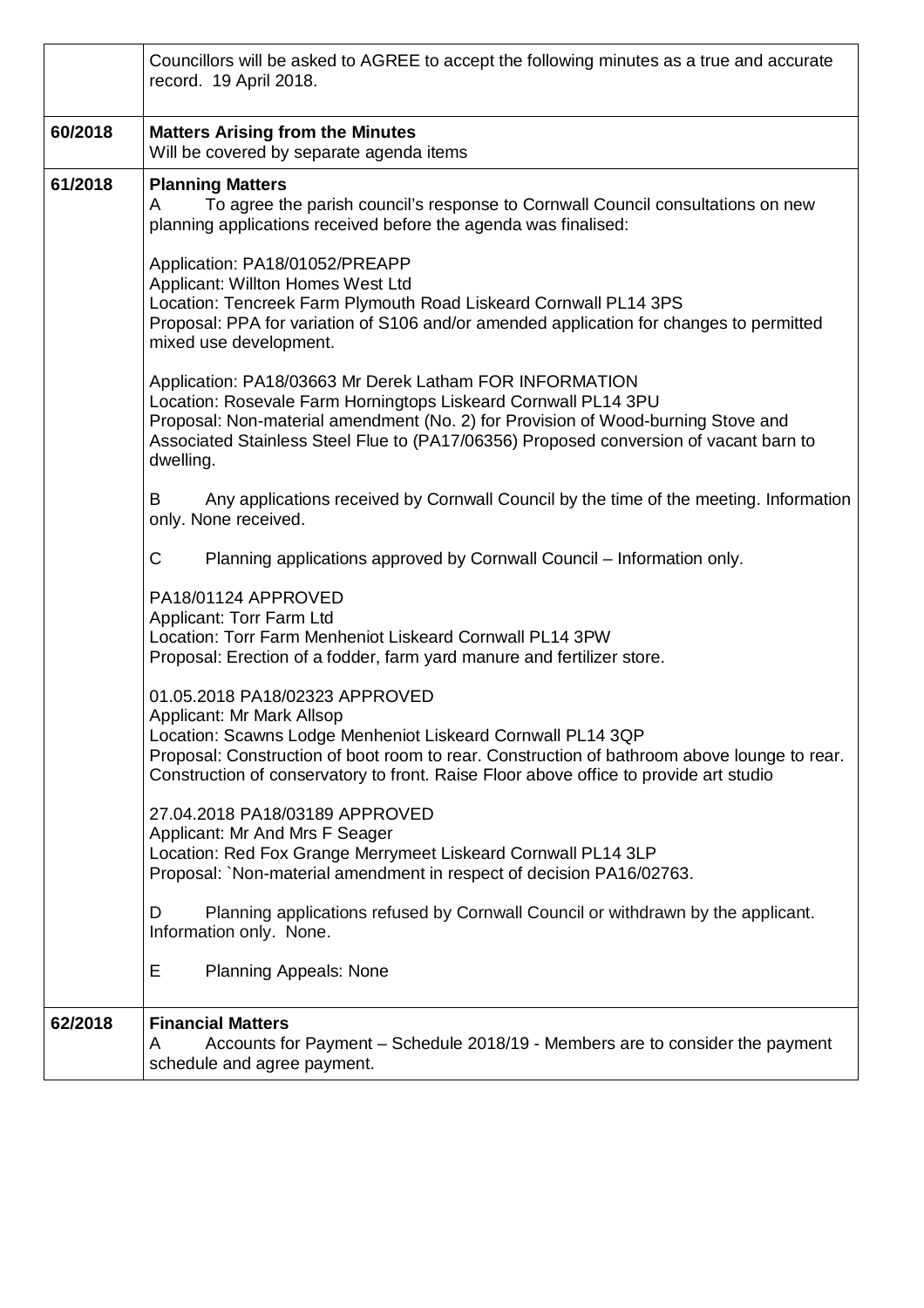| <b>Payments Schedule</b>                     |                                                                                                            | May 2018                                                                                                                                                                                                                                  | Period | $\overline{2}$ |             |
|----------------------------------------------|------------------------------------------------------------------------------------------------------------|-------------------------------------------------------------------------------------------------------------------------------------------------------------------------------------------------------------------------------------------|--------|----------------|-------------|
| Date                                         | Payee                                                                                                      | <b>Description</b>                                                                                                                                                                                                                        | CQ     |                | £           |
| 17/05/2018                                   | <b>Steve Moon</b>                                                                                          | <b>Toilet maintenance</b>                                                                                                                                                                                                                 | 1784   | £              | 3,127.45    |
| 17/05/2018                                   | Prydis                                                                                                     | Payroll support                                                                                                                                                                                                                           | 1785   | £              | 87.60       |
| 17/05/2018                                   | <b>BR</b> Gerry                                                                                            | Merrymeet gate repair                                                                                                                                                                                                                     | 1786   | £              | 260.00      |
| 17/05/2018                                   | Rob Craig                                                                                                  | Ground maintenance                                                                                                                                                                                                                        | 1787   | £              | 450.00      |
| 17/05/2018                                   | Cornwall ALC                                                                                               | <b>GDPR Training</b>                                                                                                                                                                                                                      | 1788   | £              | 54.00       |
| 30/05/2018                                   | John Hesketh                                                                                               | Salary                                                                                                                                                                                                                                    | 1789   | £              | 423.80      |
| 30/05/2018                                   | <b>HMRC</b>                                                                                                | <b>PAYE</b>                                                                                                                                                                                                                               | 1790   | £              | 138.20      |
| 17/05/2018                                   | <b>Linda Coles</b>                                                                                         | <b>Audit</b>                                                                                                                                                                                                                              | 1791   | £              | 200.00      |
| 17/05/2018                                   | Came & Company                                                                                             | hsurance                                                                                                                                                                                                                                  | 1792   | £              | 597.23      |
| 17/05/2018                                   | ЮO                                                                                                         | Registration                                                                                                                                                                                                                              | 1793   | £              | 35.00       |
| All cheque payments today                    |                                                                                                            |                                                                                                                                                                                                                                           |        | £              | 5,373.28    |
| B                                            | Direct Bank Payment & Receipts. For information.<br><b>Bank Payments Schedule including Debit Card</b>     |                                                                                                                                                                                                                                           |        |                |             |
| <b>Date</b>                                  | Payee                                                                                                      | <b>Description</b>                                                                                                                                                                                                                        | Pay    |                | £           |
| 04/04/2018                                   | <b>SLCC</b>                                                                                                | Membership                                                                                                                                                                                                                                | DC     |                | 147.00      |
| 24/04/2018                                   | <b>EDF</b>                                                                                                 | Electrcitiy                                                                                                                                                                                                                               | DD     |                | 61.26       |
|                                              |                                                                                                            |                                                                                                                                                                                                                                           |        |                |             |
| All bank payments this period                |                                                                                                            |                                                                                                                                                                                                                                           |        | £              | 208.26      |
|                                              |                                                                                                            |                                                                                                                                                                                                                                           |        |                |             |
| <b>Bank Receipts Schedule</b><br><b>Date</b> | Payer                                                                                                      | <b>Description</b>                                                                                                                                                                                                                        |        |                | £           |
| 09/04/2018                                   | Lloyds Bank                                                                                                | Interest                                                                                                                                                                                                                                  |        | £              | 3.66        |
| 09/04/2018                                   | <b>Cornwall Council</b>                                                                                    | Precept & CTS                                                                                                                                                                                                                             |        | £              | 13,101.07   |
| 26/04/2018                                   | Resident                                                                                                   | <b>Allotment Rent</b>                                                                                                                                                                                                                     |        | £              | 12.00       |
|                                              |                                                                                                            |                                                                                                                                                                                                                                           |        |                |             |
| All bank receipts this period                |                                                                                                            |                                                                                                                                                                                                                                           |        |                | £ 13,116.73 |
| С<br>D<br>Е<br>Section 1<br>Section 2        | Bank Reconciliation – previously published.<br>The Annual Governance Statement<br>The Accounting Statement | A councillor will be invited to review bank payments from the previous month.<br>Councillors will be asked to approve the Council's Annual Governance &<br>Accountability Return 31 March 2018 and receive a commentary from the auditor. |        |                |             |
| F                                            | <b>Reserve Deposits with Cornwall Council</b>                                                              | Clerk will present a proposal from Cornwall Council and ask councillors to agree to deposit<br>surplus funds with the unitary council (report previously published)                                                                       |        |                |             |
| G                                            | Annual Insurance<br>members to agree a choice of insurer for renewal.                                      | Clerk has received three quotations from the council's insurance brokers and will ask                                                                                                                                                     |        |                |             |
| H                                            | <b>Application for Small Grant</b><br>cost of maintenance at Trelawney gardens.                            | Clerk has received a request from Mr Keith Goldsmith for a grant of £118.32 to cover the                                                                                                                                                  |        |                |             |
| <b>Councillors' Reports</b><br>A             | Cllr Demelza Medlen                                                                                        |                                                                                                                                                                                                                                           |        |                |             |

**63/2018 Councillors' Reports**